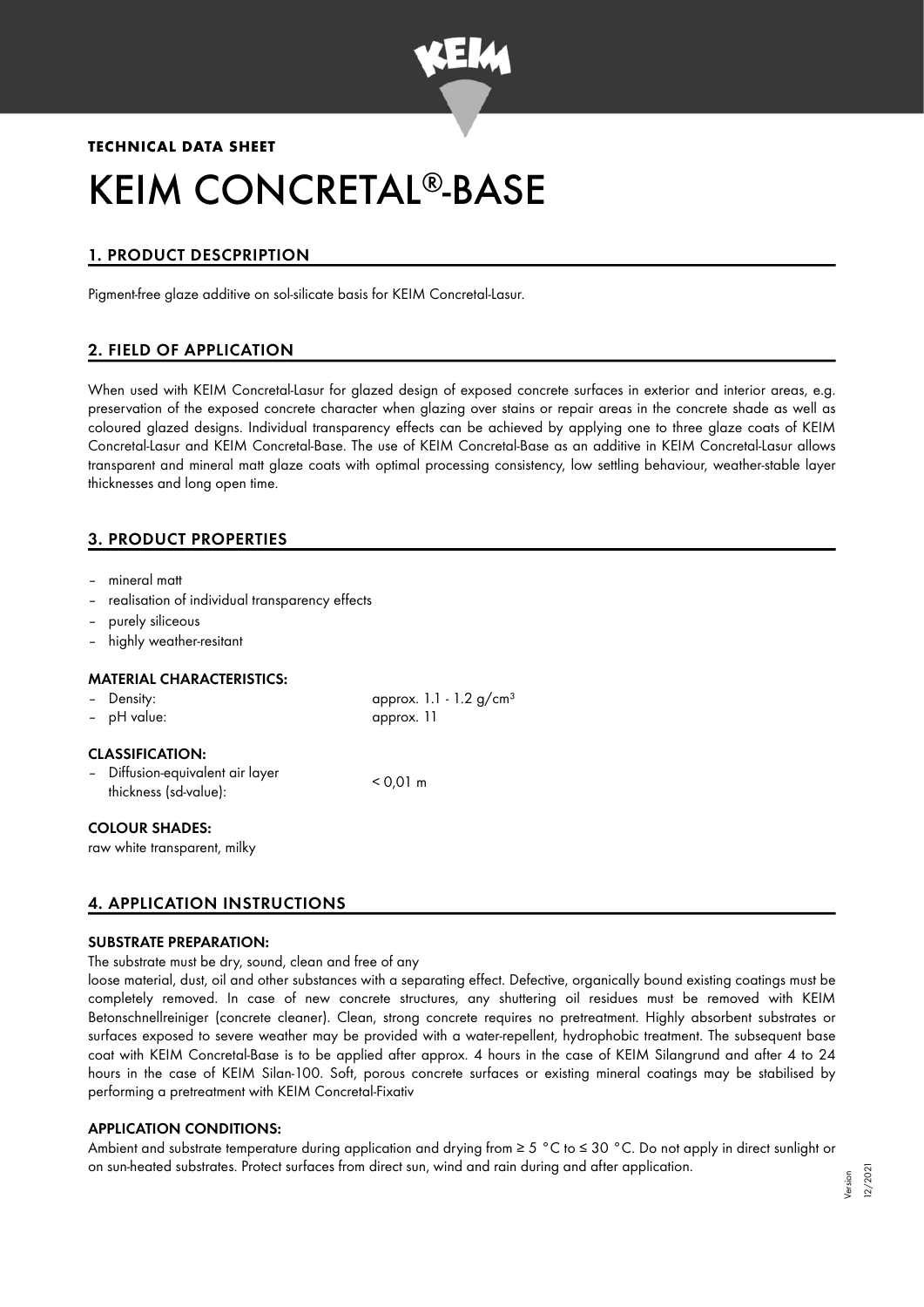#### APPLICATION:

Glazing coat: In exterior areas, two coats of glaze with a brush or roller are usually necessary due to the requirement for weather resistance. For primer and top coat, KEIM Concretal-Lasur can be diluted with KEIM Concretal-Base in any ratio depending on the desired glaze effect. To determine the dilution ratio, it is recommended to apply test coats.

Note: The system components Concretal-Lasur, Concretal-Base and Concretal-Fixativ can be mixed in any ratio. KEIM Concretal-Base results in a beautiful transparency with ideal application consistency and layer thickness. KEIM Concretal-Fixativ allows highly transparent, colour-brilliant glazes with very low layer thickness.

#### DRYING TIME:

Can be overcoated after 12 hours at the earliest (at 23°C and 50% RH). At higher relative humidity, layer thicknesses and/ or lower temperatures, drying is delayed accordingly.

Pre-treatment with KEIM Silangrund approx. 4 hours.

Pre-treatment with KEIM Silan-100 approx. 4 - 24 hours.

#### CONSUMPTION:

je nach Mischungsverhältnis fertig eingestellte Mischung aus Concretal-Lasur und Conretal-Base: 0,08 - 0,15 l/m² for a single coating.

These material consumption values are guide values for smooth substrates. Exact consumption values must be determined by means of test areas.

## CLEANING OF TOOLS:

Clean immediately with water.

## 5. PACKAGING

| <b>Container content</b> | Unit of measure | Quantity on pallet | Type of container |
|--------------------------|-----------------|--------------------|-------------------|
|                          |                 |                    | bucket            |
|                          |                 |                    | bucket            |

## 6. STORAGE

| max. storage time | <b>Storage conditions</b>                                                                   |
|-------------------|---------------------------------------------------------------------------------------------|
| 12 months         | keep container tightly sealed.<br>cool<br>frost-free<br>protected from heat and direct sun. |

## 7. DISPOSAL

For disposal information refer to section 13 of the safety data sheet.

#### EC WASTE CODE:

Waste code: 08 01 12

## 8. SAFETY INSTRUCTIONS

Please, refer to the Material Safety Data Sheet.

#### GISCODE: GIS code: BSW 10